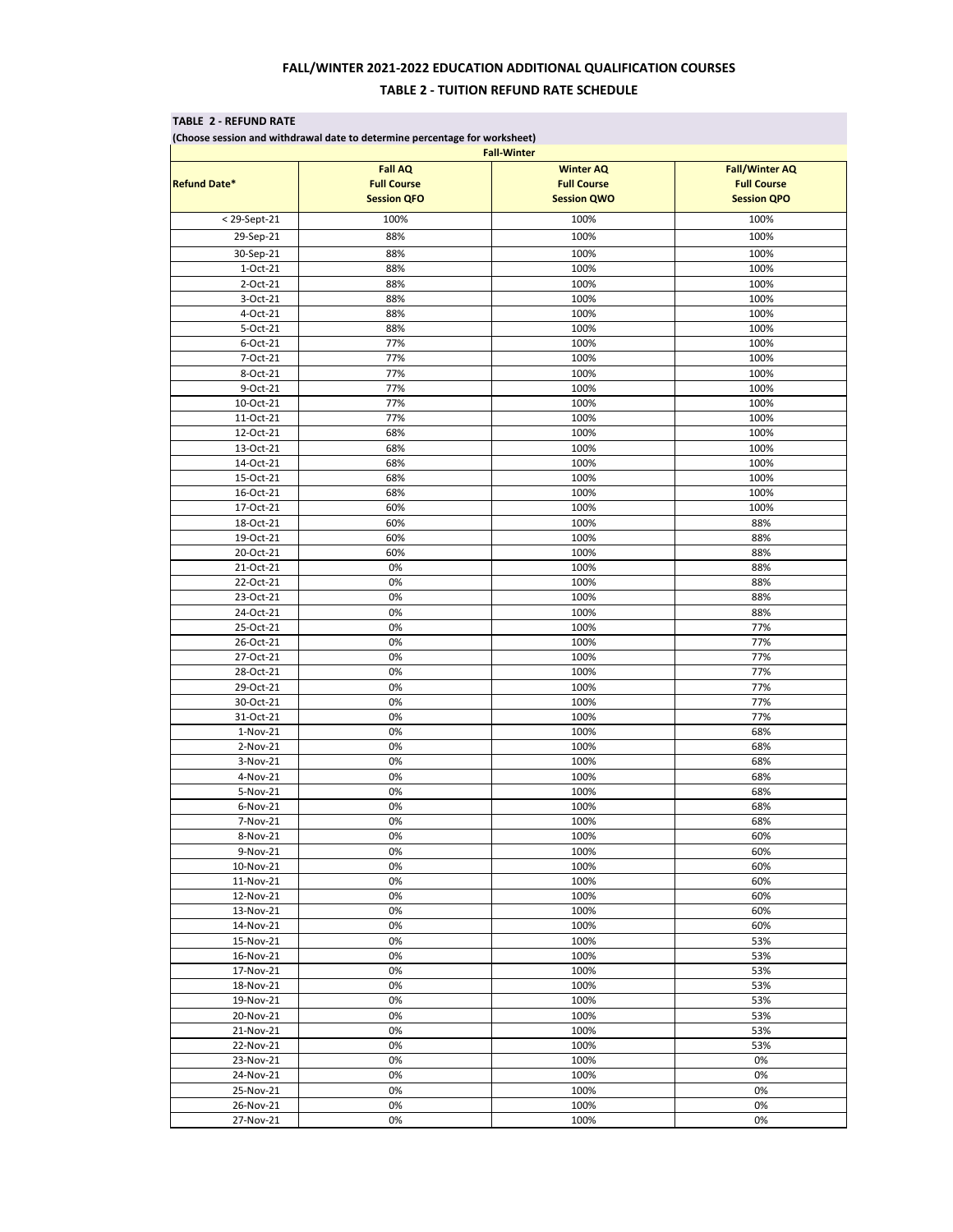### **TABLE 2 - REFUND RATE**

**(Choose session and withdrawal date to determine percentage for worksheet)**

# **FALL/WINTER 2021-2022 EDUCATION ADDITIONAL QUALIFICATION COURSES**

## **TABLE 2 - TUITION REFUND RATE SCHEDULE**

| <b>Fall-Winter</b>  |                    |                                          |                                          |  |  |  |
|---------------------|--------------------|------------------------------------------|------------------------------------------|--|--|--|
|                     | <b>Fall AQ</b>     | <b>Winter AQ</b>                         | <b>Fall/Winter AQ</b>                    |  |  |  |
| <b>Refund Date*</b> | <b>Full Course</b> | <b>Full Course</b><br><b>Session QWO</b> | <b>Full Course</b><br><b>Session QPO</b> |  |  |  |
|                     | <b>Session QFO</b> |                                          |                                          |  |  |  |
| 28-Nov-21           | 0%                 | 100%                                     | 0%                                       |  |  |  |
| 29-Nov-21           | 0%                 | 100%                                     | 0%                                       |  |  |  |
| 30-Nov-21           | 0%                 | 100%                                     | 0%                                       |  |  |  |
| $1-Dec-21$          | 0%                 | 100%                                     | 0%                                       |  |  |  |
| $2-Dec-21$          | 0%                 | 100%                                     | 0%                                       |  |  |  |
| $3-Dec-21$          | 0%                 | 100%                                     | 0%                                       |  |  |  |
| 4-Dec-21            | 0%                 | 100%                                     | 0%                                       |  |  |  |
| 5-Dec-21            | 0%                 | 100%                                     | 0%                                       |  |  |  |
| $6$ -Dec-21         | 0%                 | 100%                                     | 0%                                       |  |  |  |
| 7-Dec-21            | 0%                 | 100%                                     | 0%                                       |  |  |  |
| 8-Dec-21            | 0%                 | 100%                                     | 0%                                       |  |  |  |
| 9-Dec-21            | 0%                 | 100%                                     | 0%                                       |  |  |  |
| 10-Dec-21           | 0%                 | 100%                                     | 0%                                       |  |  |  |
| 11-Dec-21           | 0%                 | 100%                                     | 0%                                       |  |  |  |
| 12-Dec-21           | 0%                 | 100%                                     | 0%                                       |  |  |  |
| 13-Dec-21           | 0%                 | 100%                                     | 0%                                       |  |  |  |
| 14-Dec-21           | 0%                 | 100%                                     | 0%                                       |  |  |  |
| 15-Dec-21           | 0%                 | 100%                                     | 0%                                       |  |  |  |
| 16-Dec-21           | 0%                 | 100%                                     | 0%                                       |  |  |  |
| 17-Dec-21           | 0%                 | 100%                                     | 0%                                       |  |  |  |
| 18-Dec-21           | 0%                 | 100%                                     | 0%                                       |  |  |  |
| 19-Dec-21           | 0%                 | 100%                                     | 0%                                       |  |  |  |
| 20-Dec-21           | 0%                 | 100%                                     | 0%                                       |  |  |  |
| 21-Dec-21           | 0%                 | 100%                                     | 0%                                       |  |  |  |
| 22-Dec-21           | 0%                 | 100%                                     | 0%                                       |  |  |  |
| 23-Dec-21           | 0%                 | 100%                                     | 0%                                       |  |  |  |
| 24-Dec-21           | 0%                 | 100%                                     | 0%                                       |  |  |  |
| 25-Dec-21           | 0%                 | 100%                                     | 0%                                       |  |  |  |
| 26-Dec-21           | 0%                 | 100%                                     | 0%                                       |  |  |  |
| 27-Dec-21           | 0%                 | 100%                                     | 0%                                       |  |  |  |
| 28-Dec-21           | 0%                 | 100%                                     | 0%                                       |  |  |  |
| 29-Dec-21           | 0%                 | 100%                                     | 0%                                       |  |  |  |
| 30-Dec-21           | 0%                 | 100%                                     | 0%                                       |  |  |  |
| 31-Dec-21           | 0%                 | 100%                                     | 0%                                       |  |  |  |
| $1-Jan-22$          | 0%                 | 100%                                     | 0%                                       |  |  |  |
| $2-Jan-22$          | 0%                 | 100%                                     | 0%                                       |  |  |  |
| $3-Jan-22$          | 0%                 | 100%                                     | 0%                                       |  |  |  |
| 4-Jan-22            | 0%                 | 100%                                     | 0%                                       |  |  |  |
| 5-Jan-22            | 0%                 | 100%                                     | 0%                                       |  |  |  |
| $6$ -Jan-22         | 0%                 | 100%                                     | 0%                                       |  |  |  |
| 7-Jan-22            | 0%                 | 100%                                     | 0%                                       |  |  |  |
| 8-Jan-22            | 0%                 | 100%                                     | 0%                                       |  |  |  |
| $9-Jan-22$          | 0%                 | 100%                                     | 0%                                       |  |  |  |
| 10-Jan-22           | 0%                 | 100%                                     | 0%                                       |  |  |  |
| $11$ -Jan-22        | 0%                 | 100%                                     | 0%                                       |  |  |  |
| 12-Jan-22           | 0%                 | 100%                                     | 0%                                       |  |  |  |
| 13-Jan-22           | 0%                 | 100%                                     | 0%                                       |  |  |  |